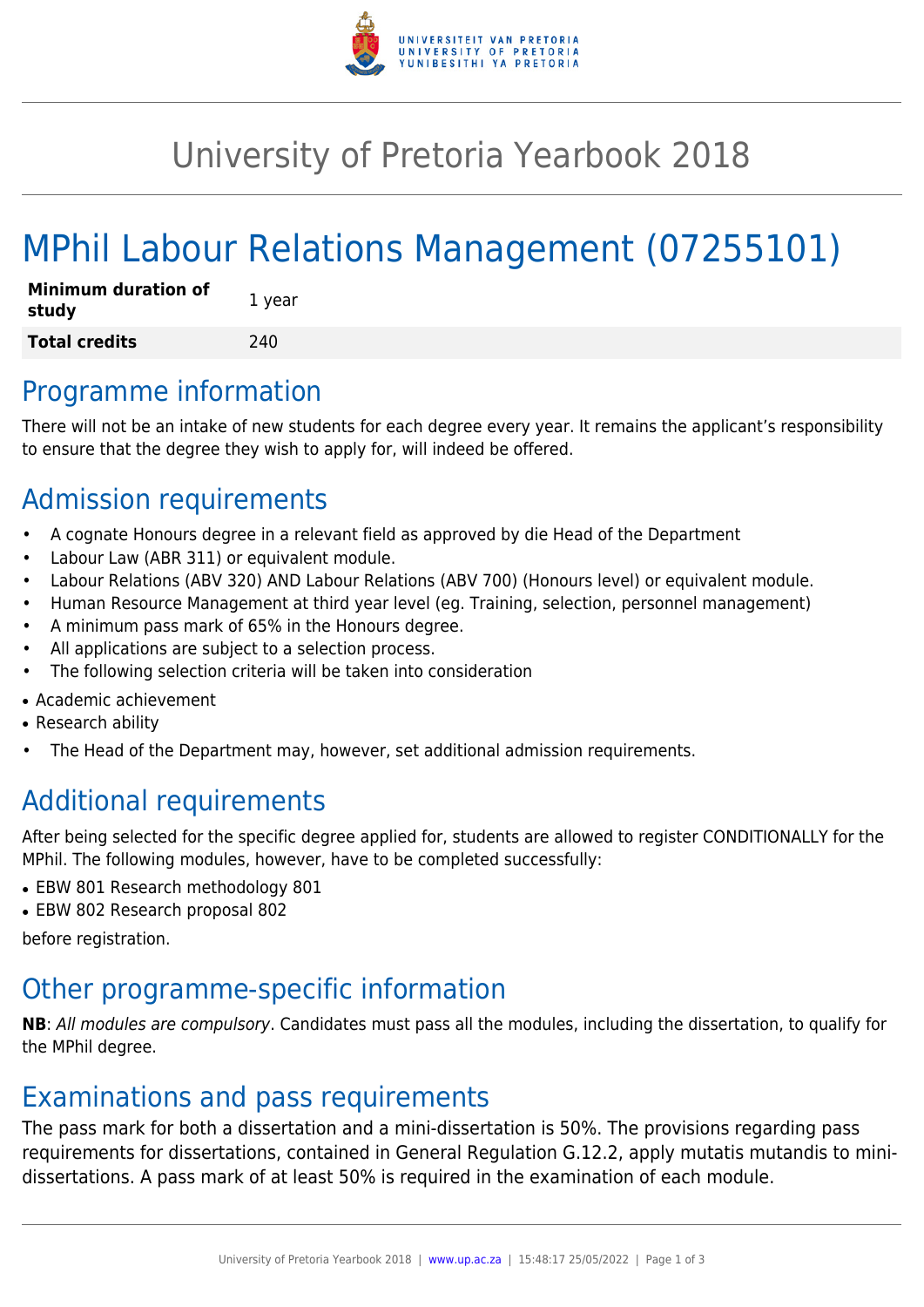

## Research information

After being selected for the specific degree applied for, students are allowed to register CONDITIONALLY for the MPhil. The following modules, however, have to be completed successfully:

- EBW 801 Research methodology 801
- EBW 802 Research proposal 802

before registration takes effect for: ABV 890 Dissertation: Labour Relations 890 (240)

The head of department may set additional admission requirements.

The number of students will be determined in line with the growth strategy of the University of Pretoria as approved by the Executive.

Allowance will be made for the diversity profile of students.

The MPhil candidate must submit and present a research proposal. The subject EBW 801 will prepare the student in writing a research proposal. A candidate will work under the guidance of a supervisor to develop a detailed research proposal according to faculty and departmental guidelines and regulations. The proposal must be presented to the departmental Postgraduate Committee and must be officially approved by all relevant committees before the candidate can commence with his/her formal research for completion of the dissertation. The candidate will continue his/her research under the guidance of his/her supervisor until the research is completed according to the rules and regulations of the University of Pretoria and Faculty of Economic and Management Sciences.

The submission of a high-quality scientific article for publication in a recognised scientific journal is a compulsory condition for the degree to be conferred on the candidate.

The research component contributes 100% towards the total requirement for the degree.

#### **Dissertations/mini-dissertations, curricula and modules**

- 1. The degree programme requires that a dissertation/mini-dissertation must be submitted in a field of study chosen from the fields covered for the honours degree, provided that the Dean may, on the recommendation of the head of department/Postgraduate Committee concerned, approve the replacement of the required dissertation by the successful completion of a prescribed number of module credits and a minidissertation/research article.
- 2. Information on modules, credits and syllabi is available, on request, from the head of department/Postgraduate Committee concerned.
- 3. A module in Research Methodology is compulsory in all programmes. The Dean may, on the recommendation of the head of department/Postgraduate Committee concerned, waive the prerequisites.
- 4. Sufficient number of bound copies of the dissertation/mini-dissertation must be submitted to the Head: Student Administration for examination, after permission is granted by the supervisor.

#### **Article for publication**

A dean may require, before or on submission of a dissertation/mini-dissertation, the submission of a draft article for publication to the supervisor. The draft article should be based on the research that the student has conducted for the dissertation/mini-dissertation and be approved by the supervisor concerned. The supervisor should then have the opportunity to take the paper through all the processes of revision and resubmission as may be necessary and/or appropriate in order to achieve publication.

#### **Submission of dissertation/mini-dissertation**

A dissertation/mini-dissertation is submitted to the Head: Student Administration/Departmental Postgraduate Office, before the closing date for the various graduation ceremonies as announced annually.